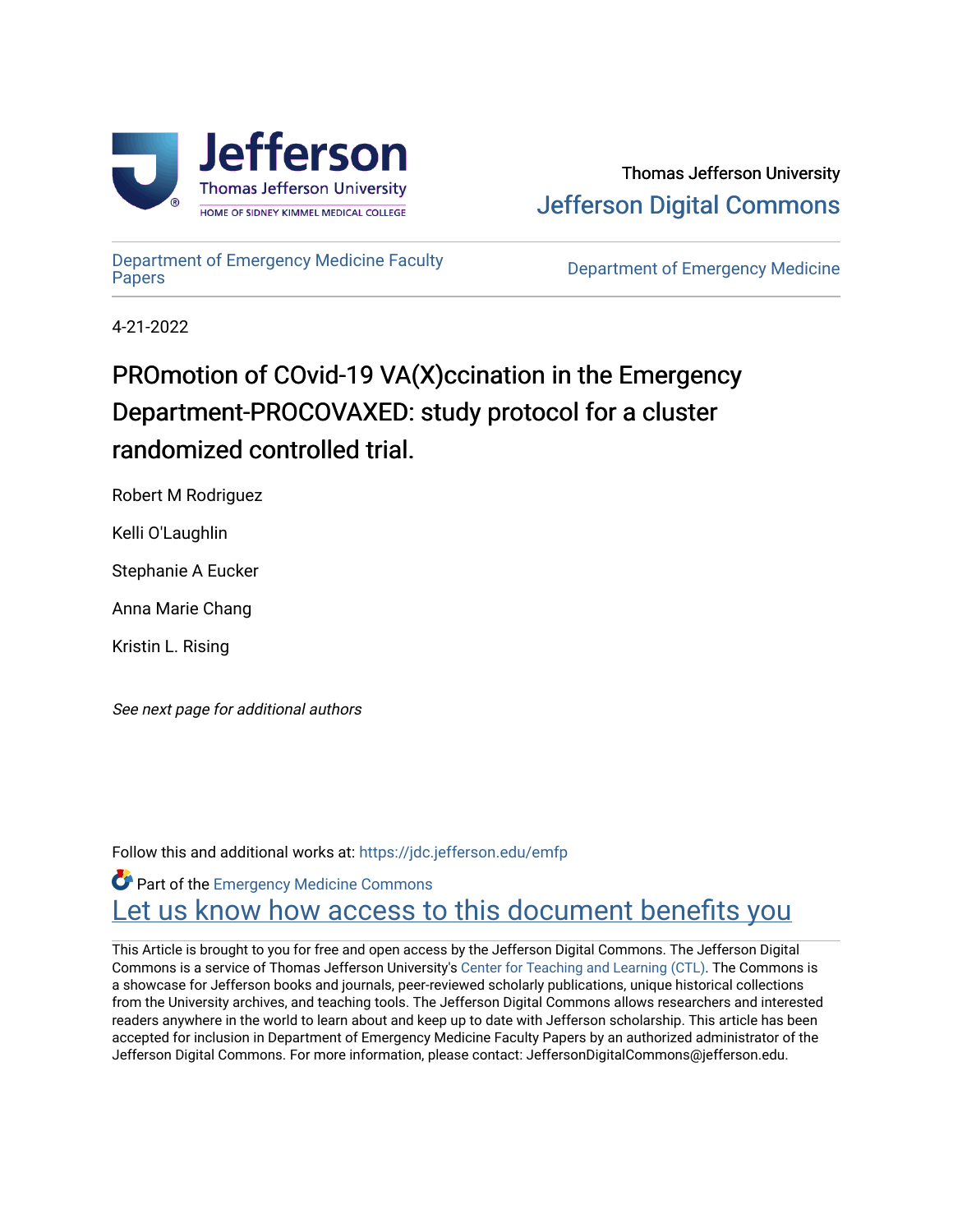# Authors

Robert M Rodriguez, Kelli O'Laughlin, Stephanie A Eucker, Anna Marie Chang, Kristin L. Rising, Graham Nichol, Alena Pauley, Hemal Kanzaria, Alexzandra Gentsch, Cindy Li, Herbie Duber, Jonathan Butler, Vidya Eswaran, and Dave Glidden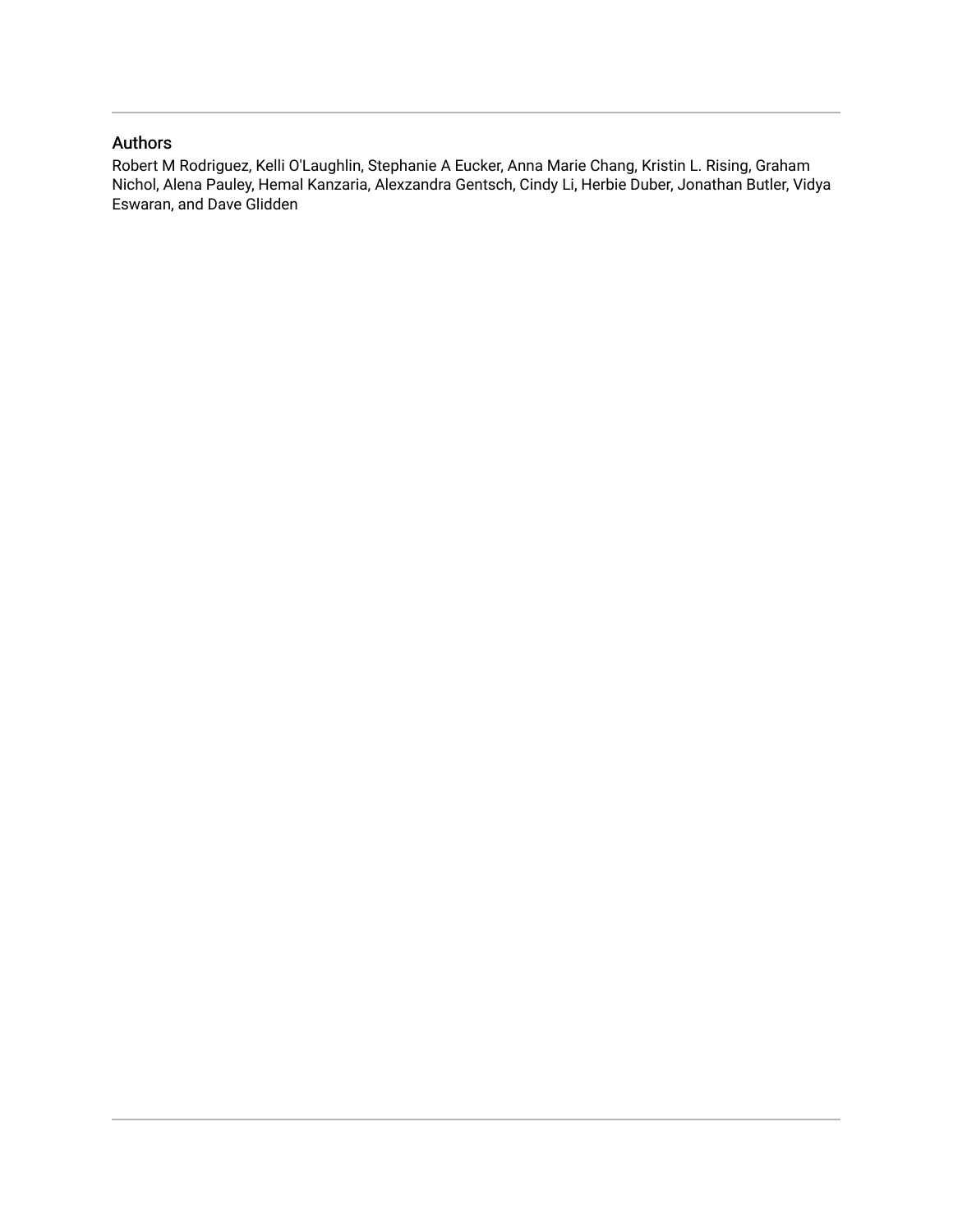# PROmotion of COvid-19 VA(X)ccination in the Emergency Department—PROCOVAXED: study protocol for a cluster randomized controlled trial

Robert M. Rodriguez<sup>1\*</sup> (b[,](http://orcid.org/0000-0003-1354-1773) Kelli O'Laughlin<sup>2</sup>, Stephanie A. Eucker<sup>3</sup>, Anna Marie Chang<sup>4</sup>, Kristin L. Rising<sup>4</sup> , Graham Nichol<sup>2</sup>, Alena Pauley<sup>3</sup>, Hemal Kanzaria<sup>1</sup>, Alexzandra T. Gentsch<sup>4</sup>, Cindy Li<sup>3</sup>, Herbie Duber<sup>2</sup> , Jonathan Butler<sup>5</sup>, Vidya Eswaran<sup>1</sup> and Dave Glidden<sup>6</sup>

# Abstract

Background: We conducted in-depth interviews to characterize reasons for COVID-19 vaccine hesitancy in emergency department (ED) patients and developed messaging platforms that may address their concerns. In this trial, we seek to determine whether provision of these COVID-19 vaccine messaging platforms in EDs will be associated with greater COVID-19 vaccine acceptance and uptake in unvaccinated ED patients.

Methods: This is a cluster-randomized controlled trial (RCT) evaluating our COVID-19 vaccine messaging platforms in seven hospital EDs (mix of academic, community, and safety-net EDs) in four US cities. Within each study site, we randomized 30 1-week periods to the intervention and 30 1-week periods to the control. Adult patients who have not received a COVID-19 vaccine are eligible with these exclusions: (1) major trauma, intoxication, altered mental status, or critical illness; (2) incarceration; (3) psychiatric chief complaint; and (4) suspicion of acute COVID-19 illness. Participants receive an orally administered Intake survey. During intervention weeks, participants then receive three COVID-19 vaccine messaging platforms (4-min video, one-page informational flyer and a brief, scripted face-to-face message delivered by an ED physician or nurse); patients enrolled during non-intervention weeks do not receive these platforms. Approximately, an hour after intake surveys, participants receive a Vaccine Acceptance survey during which the primary outcome of acceptance of the COVID-19 vaccine in the ED is ascertained. The other primary outcome of receipt of a COVID-19 vaccine within 32 days is ascertained by electronic health record review and phone follow-up. To determine whether provision of vaccine messaging platforms is associated with a 7% increase in vaccine acceptance and uptake, we will need to enroll 1290 patients.

Discussion: Highlighting the difficulties of trial implementation during the COVID-19 pandemic in acute care settings, our novel trial will lay the groundwork for delivery of public health interventions to vulnerable populations whose only health care access occurs in EDs.

data made available in this article, unless otherwise stated in a credit line to the data.

© The Author(s), 2022 **Open Access** This article is licensed under a Creative Commons Attribution 4.0 International License, which permits use, sharing, adaptation, distribution and reproduction in any medium or format, as long as you give

\* Correspondence: [Robert.rodriguez@ucsf.edu](mailto:Robert.rodriguez@ucsf.edu) <sup>1</sup>

**BMC** 

<sup>1</sup> Department of Emergency Medicine, University of California, San Francisco, 1001 Potrero Ave, Bldg 5 Rm 6A, San Francisco, CA 94110, USA Full list of author information is available at the end of the article



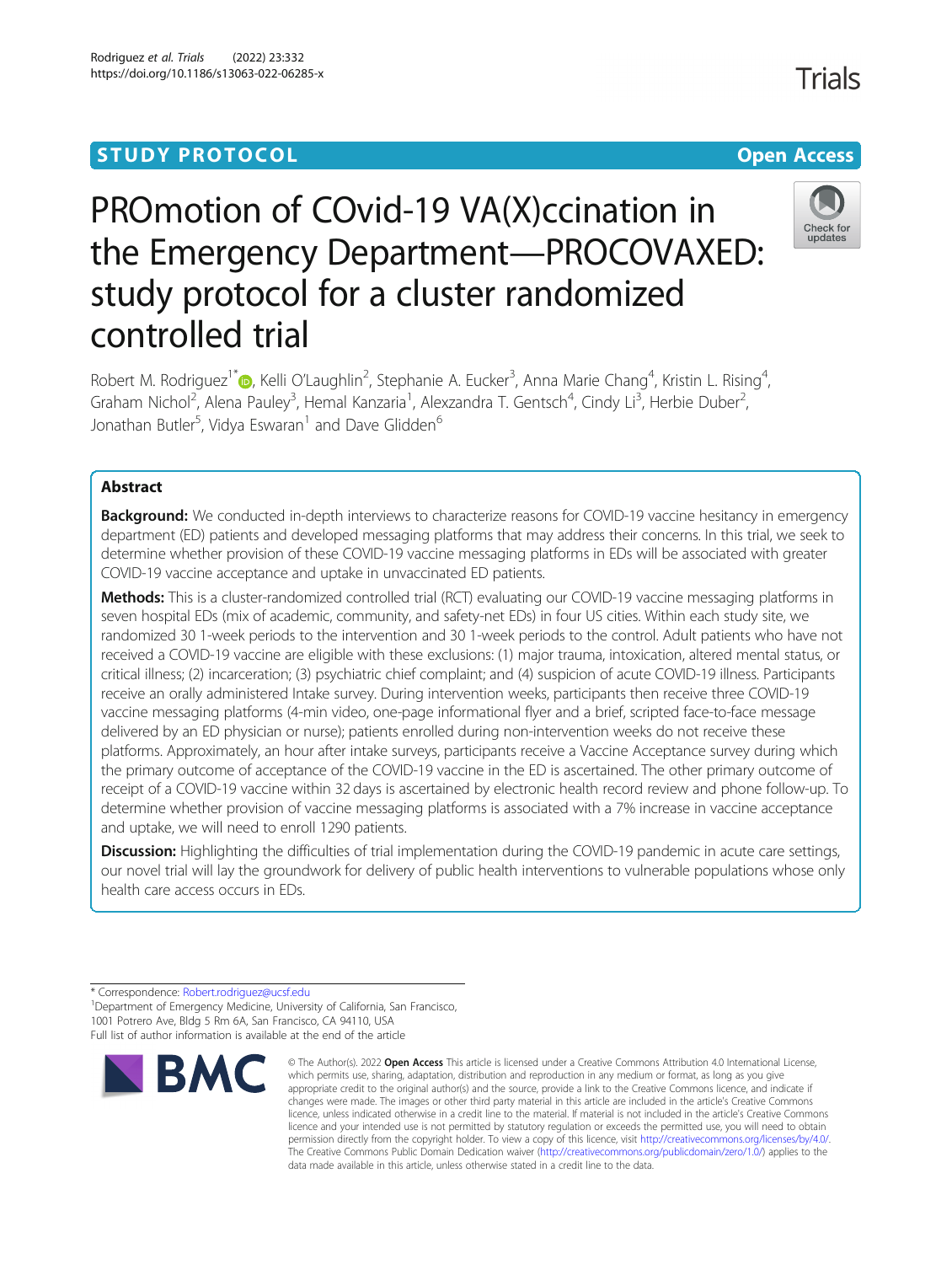Conclusions: Toward addressing vaccine hesitancy in vulnerable populations who seek care in EDs, our cluster-RCT will determine whether implementation of vaccine messaging platforms is associated with greater COVID-19 vaccine acceptance and uptake in unvaccinated ED patients.

Trial status: We began enrollment in December 2021 and expect to continue through 2022.

**Trial registration:** [ClinicalTrials.gov](http://clinicaltrials.gov)[NCT05142332](https://clinicaltrials.gov/ct2/show/NCT05142332). Registered 02 December 2021.

Keywords: COVID-19, Vaccine hesitancy, Randomized controlled trial

# Background

COVID-19 illness has led to over 915,000 deaths in the United States (US) as of February 15, 2022 [\[1](#page-10-0)]. SARS-CoV-2 vaccines are a powerful tool for mitigating the risk of acute COVID-19 illness and its sequelae during the COVID-19 pandemic. Efforts to mitigate the risk of COVID-19 illness by vaccination are predicated on broad acceptance of vaccines by a substantial majority of the population to achieve herd immunity [\[2,](#page-10-0) [3](#page-10-0)]. Vaccine hesitancy (unwillingness to receive a COVID-19 vaccine) has persisted as a major barrier to reaching this target in the US, with approximately 15% of national online survey respondents saying that they would not get a COVID-19 vaccine in the spring of 2021 [\[4](#page-10-0), [5](#page-10-0)].

The major limitation of most prior investigations of COVID-19 vaccine hesitancy is that they have been primarily conducted online or by telephone  $[4-8]$  $[4-8]$  $[4-8]$ , a sampling method that may miss medically underserved and disadvantaged populations and may not reflect the attitudes of patients during true healthcare encounters [\[9](#page-10-0)–[11](#page-11-0)]. The emergency department (ED) setting has been commonly described by policymakers as "the safety net of the safety net" [\[12\]](#page-11-0). With approximately 140 million visits in the US annually, EDs serve as the primary (and often only) health care access point for up to a fifth of the population that includes a number of vulnerable groups—immigrants, persons experiencing homelessness, the impoverished, and the uninsured, many of whom fall into high-risk categories for poor outcomes from COVID-19 infection [[13](#page-11-0)–[20\]](#page-11-0). Minorities, especially African Americans and Latinos, also receive disproportionately high amounts of primary healthcare access through EDs [\[16](#page-11-0)–[20\]](#page-11-0). Broad, equitable COVID-19 vaccine delivery to vulnerable populations is a critical public health need that EDs are thus uniquely positioned to address.

With these principles in mind, we previously conducted the Rapid Evaluation of COVID-19 Vaccination in Emergency Departments for Underserved Patients (REVVED UP) study, consisting of surveys of medically underserved populations during ED visits at 15 geographically representative EDs across the US [\[21\]](#page-11-0). We found that patients whose primary health care access occurs in EDs had greater vaccine hesitancy and particular health care access barriers, needs, and perceptions about vaccines that require specific review beyond traditional (non-ED user) community engagement techniques.

The premise underlying this research (PROmotion of COvid-19 VA(X)ccination in the Emergency Department—PROCOVAXED) is that efforts toward equitable distribution of the COVID-19 vaccine, vaccination-based herd immunity, and prevention of disease in high-risk, vulnerable populations must go where these vulnerable populations go for care—the ED. In the first specific aim toward the goal of decreasing COVID-19 vaccine hesitancy and increasing vaccine uptake in vulnerable ED populations, we conducted in-depth qualitative interviews of vaccine hesitant ED patients whose primary health care access occurs in EDs. Through these interviews, we gained actionable insight regarding reasons for COVID-19 vaccine hesitancy and other barriers to vaccination, the role of trusted messengers, and specific messaging to address hesitancy. We then used these findings to develop population-specific COVID-19 vaccine (PROCOVAXED) messaging platforms (videos, informational flyers, and scripts for face-to-face ED provider messaging) that may address their specific COVID-19 vaccine concerns.

The objectives of this trial are to determine (1) whether implementation of PROCOVAXED trusted messaging platforms in EDs is associated with increased COVID-19 vaccine acceptance (the converse of vaccine hesitancy) in ED patients at the time of their ED visit and (2) whether implementation of PROCOVAXED platforms in EDs is associated with increased COVID-19 vaccine uptake in unvaccinated ED patients (30 to 32 days after their index ED visit). Our central study hypothesis is that implementation of PROCOVAXED messaging platforms in EDs will be associated with greater COVID-19 vaccine acceptance and uptake in unvaccinated ED patients. Herein, we present our trial's rationale, methodology, and study procedures.

# Design

This is a cluster-randomized controlled trial (RCT) of implementation of our multimedia COVID-19 messaging platforms in seven hospital EDs (mix of academic, community, and safety net EDs) in four US cities: (1) San Francisco, CA: Zuckerberg San Francisco General Hospital [ZSFGH] and UCSF Medical Center—Parnassus; (2) Philadelphia: Thomas Jefferson University Hospital,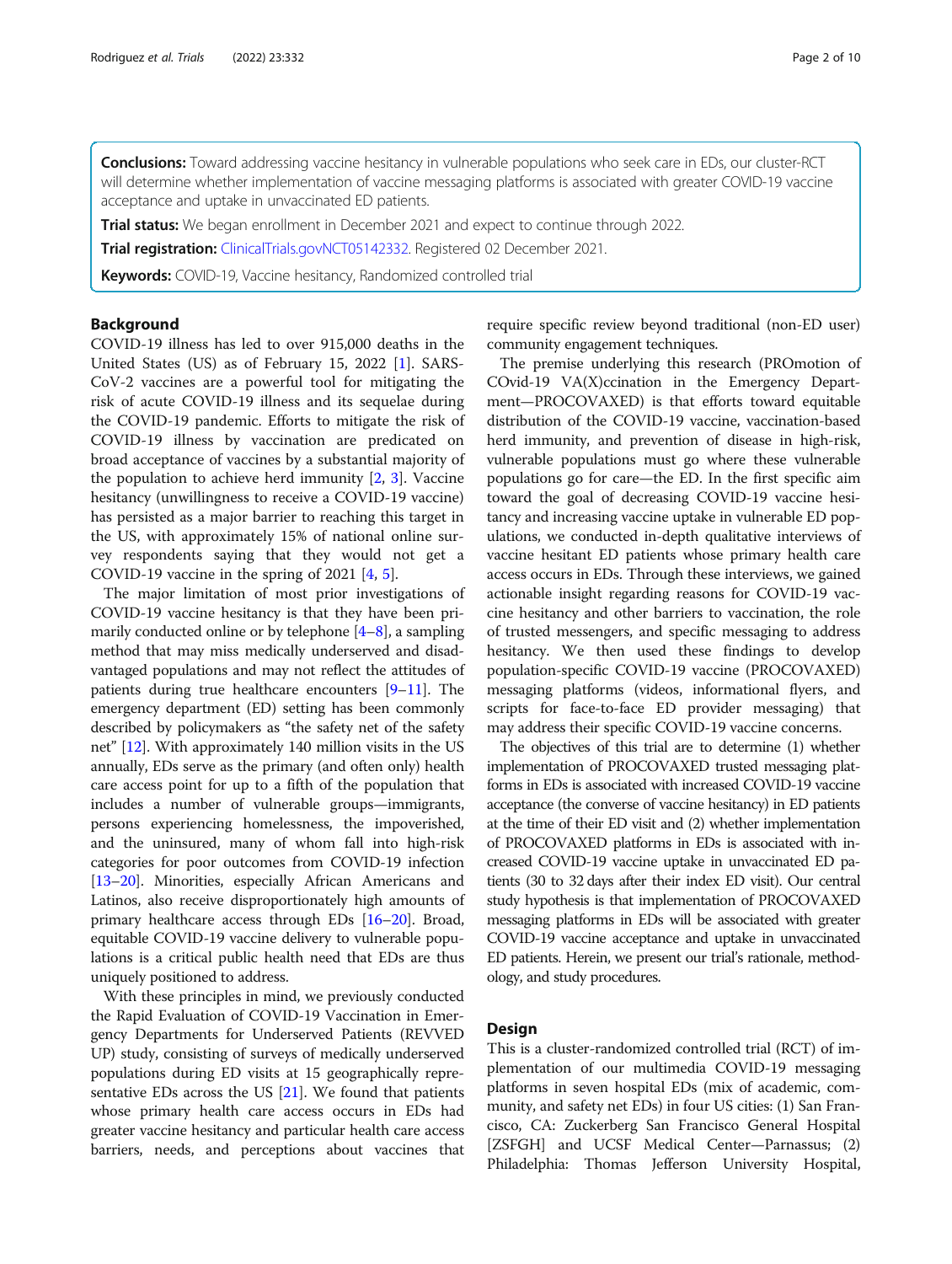Methodist Hospital and Jefferson Torresdale Hospital; (3) Seattle, WA: Harborview Medical Center; and (4) Durham, NC: Duke University Medical Center.

#### Rationale for cluster design

Our primary goal with this research is to determine whether implementation of PROCOVAXED as an ED-site level intervention results in greater acceptance and uptake of COVID-19 vaccines in vulnerable ED populations. Each site sees approximately 125–250 patients per day, and applying or not applying the intervention (delivery of PROCOVAXED messaging) under an individual patient randomization scheme in this high workflow, rapid patient turnover ED environment is less practical and would likely result in extensive cross-contamination between intervention and control arms. Therefore, randomization by weeks at sites and removal of the intervention from the site completely during specified time periods of non-intervention was considered to be the optimal approach. Although a single switch of the intervention at each site (i.e., steppedwedge trial design) is easier to enact, changes in general population attitudes over time limit the validity of this trial method. We expect changes in baseline acceptance of the COVID-19 vaccine over time, which would likely introduce substantial bias toward or against the intervention. These practical and methodological benefits of the week unit cluster RCT far outweigh the smaller sample size and easier analysis with an individual patient unit RCT or a stepped-wedge design.

# Randomization plan

Randomizations are computer-based pseudo-random sequences of 7-day (1 week) periods. Within each of the seven study sites, we randomized 30 1-week periods to the intervention group and 30 1-week periods to the control group to ensure equal allocation to control and intervention settings. We stratified sequences by study week period so that three centers will be in the control condition for one week and four centers will be in the experimental condition for 1 week, or vice versa, in a Latin square design. This is intended to minimize the effect of secular trends on the comparison of the intervention. We generated a 60-week study calendar based on this randomization scheme. To maintain masking of allocation, sites are notified of their treatment assignment for the next week no more than 3 days prior to that week.

# Study enrollment procedures

Practical budget considerations and limits on research personnel in patient care areas during the COVID-19 pandemic preclude 24/7 study enrollment and delivery of the study intervention. Thus, we are enrolling a convenience sample of patients across all study sites, approaching all potentially eligible adult patients who present to study EDs during 6 to 10-h weekday blocks, typically beginning at approximately 09:00 and continuing to approximately 17:00. Sites have leeway to choose their preferred daytime enrollment block periods, as long as those blocks remain consistent between study arms throughout the study. Research staff avoid telling ED providers whether this is an intervention versus control period.

All sites have ED dashboards that include patient age, chief complaint, and COVID vaccination status. Research staff review these dashboards, query ED providers regarding suitability for the study, and approach patients who potentially meet inclusion/exclusion criteria. We include adult (> 17 years of age) patients presenting to study sites according to the following inclusion criteria: (1) not already vaccinated for SARSCOV2; (2) able to provide informed consent; (3) fluent in English or Spanish (inclusion of Spanish speakers will only occur at three sites that have Spanish-speaking research staff); and (4) anticipated ability to complete study intervention in ED, i.e., ability to watch the short video. We exclude patients with the following characteristics: (1) inability to participate in a survey because of major trauma, intoxication, altered mental status, or critical illness; (2) in police custody or incarceration; (3) psychiatric chief complaint or on psychiatric hold; (4) medical reason (as per the ED provider or patient) that they cannot receive a COVID-19 vaccine (e.g., instructed by their primary physician that they should not receive a COVID-19 vaccine); and (5) suspicion of acute COVID-19 illness with any of the following constituting suspicion: cough, fever, myalgias, shortness of breath, sore throat, chest pain, and patient or provider declaration of suspicion of acute COVID-19. Of note, given that many patients are receiving COVID-19 testing for surveillance reasons (e.g., routine admission testing), performance of a COVID-19 test itself is not an automatic exclusion. However, if a COVID test returns a positive result, the patient is excluded.

For potential study patients, we deliver scripted verbal consent for two short study surveys (the Intake Survey [see Additional File [1](#page-10-0)] and the Vaccine Acceptance Survey [see Additional File  $2 \& 3$  $2 \& 3$  $2 \& 3$ ]) in a manner that we have used with numerous other ED survey studies, including those that have addressed COVID-19 vaccine hesitancy [[21](#page-11-0)]. Considering that the intervention (COVID-19 vaccine messaging) is entirely educational and firmly a part of standard best-practice ED care (COVID-19 messaging is currently enacted in EDs across the US), only verbal consent is required. Patients are informed that they will not be compensated for participation.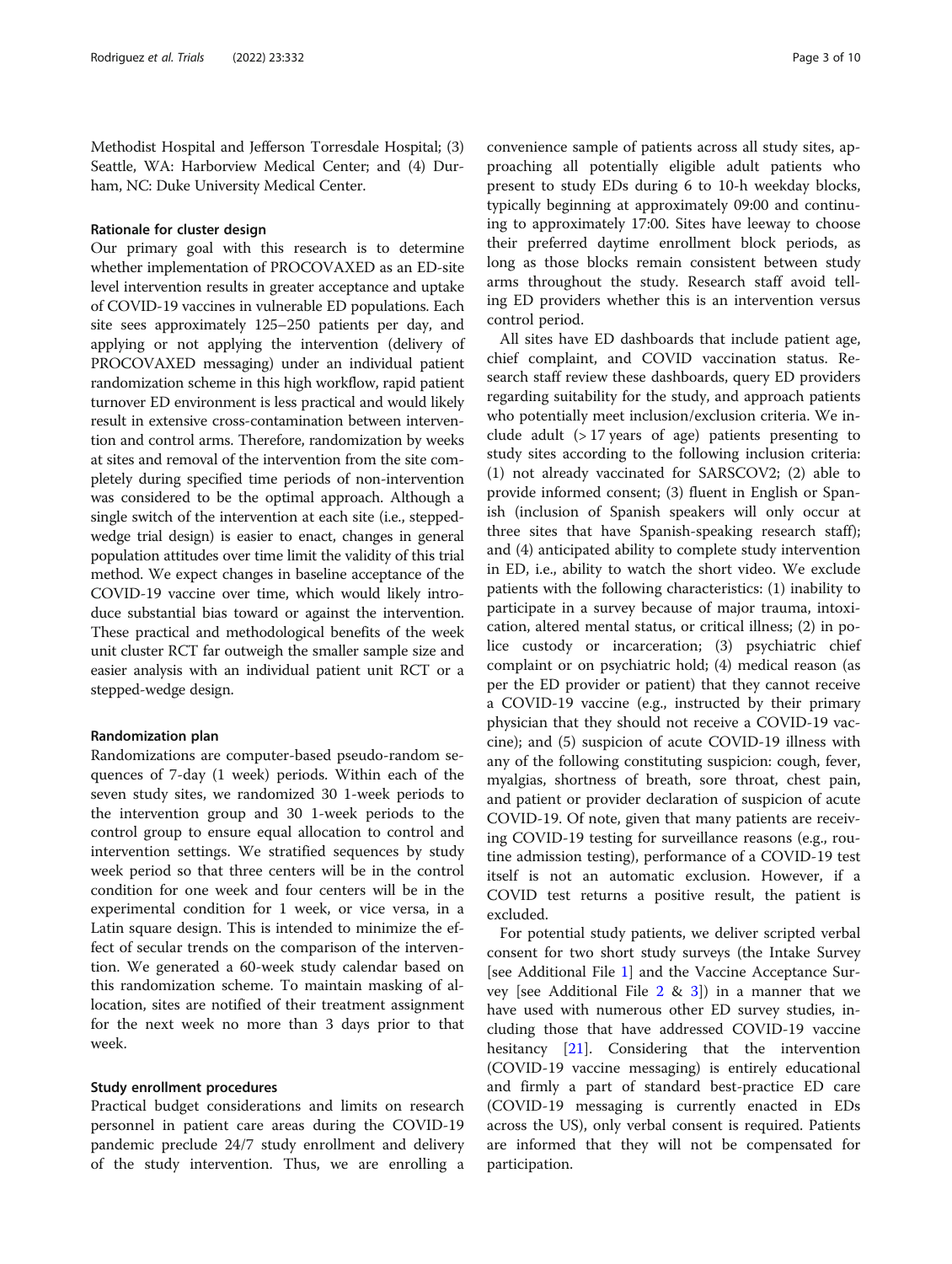# Survey administration

For patients agreeing to the above surveys and meeting inclusion/exclusion criteria, the Intake Survey is administered to assess demographics and other study subject characteristics. All surveys are delivered orally—research staff read questions to the participants in their preferred language and record responses.

Approximately 1 h after the Intake Survey, the Vaccine Acceptance Survey is administered. Although we are using an hour as our general guide for this Vaccine Acceptance Survey, we expect variability in patients' visit time and care plans in the ED (e.g., patients may be undergoing procedures or away from their rooms for xrays precluding the survey at 1 h). Therefore, research staff can conduct this survey anytime between 30 min and 6 h after the Intake survey. The Vaccine Acceptance Survey for Intervention [see Additional File [2\]](#page-10-0) arm participants also assesses whether the messaging platforms affected their views on getting a COVID-19 vaccine. The Vaccine Acceptance Survey for Non-Intervention [see Additional File [3](#page-10-0)] arm participants asks whether anyone delivered messages about COVID-19 vaccines to them in the ED. The last question in the Vaccine Acceptance Survey in both arms of the study is "Would you accept the COVID vaccine in the emergency department today if your doctor asked you?"

For all subjects saying "No" to the question "Would you accept the COVID vaccine in the emergency department today if your doctor asked you?", research staff ask if they can contact them by phone and review their electronic health records (EHR) in a month for follow-up, with options to agree to both phone calls and EHR review, only phone call (no EHR review), and only EHR review (no phone call). If the participant agrees to followup, then the CRC obtains the relevant full written informed consent, including separate HIPAA document agreements. They then ask subjects for their best phone number(s) to reach them for a follow-up phone call. They also ask for 1-month follow-up in those subjects who said "Yes" to accepting the COVID-19 vaccine in the ED but did not get it in the ED.

### Study intervention

The intervention consists of three COVID-19 messaging platforms that were developed by our team in the first phase of this work, using findings from qualitative interviews focused on understanding vaccine hesitancy and on potential methods to addressing this hesitancy.

1) Videos: Short (approximately 4-min) Public Service Announcement type videos that are presented on an electronic tablet. We have developed five versions; all with the same wording in the message, but each with a different pair of physician messengers:

- a. African American physicians
- b. Latinx physicians, English version
- c. Latinx physicians, Spanish version
- d. Mixed race physicians
- e. White physicians
- 2) Printed materials: One-page information flyer. We have developed five versions; all with the same format and wording/captions in the flyer, but each with different pictures of patients receiving the vaccine and health care providers administering the vaccines.
	- a. Predominantly African American patients and providers
	- b. Predominantly Latinx, English version patients and providers
	- c. Predominantly Latinx, Spanish version patients and providers
	- d. Mixed race patients and providers
	- e. Predominantly White patients and providers
- 3) Face-to-face messaging: A short (< 1 min) scripted message printed on a sheet of paper and delivered by one of the patient's providers in the ED (physician, nurse or mid-level practitioner).

At the end of the Intake Survey, research staff ask patients if they are willing to watch a short video about COVID-19 vaccines. If they agree to watch the video, research staff show them a video on the electronic tablet. After finishing with the video (or after refusal to watch the video), the research staff ask the patient if they would like to see an informational flyer about COVID-19 vaccines. If the patient agrees, then staff hand the patient the flyer. Staff then ask the subject if they may return in approximately an hour for the Vaccine Acceptance Survey. After leaving the participant's room, staff ask one of the patient's primary providers (doctor, mid-level practitioner, or nurse) to deliver the COVID-19 face-to-face vaccine message, using the scripted message. If delivery of the messaging platforms is interrupted or if the patient is no longer able to receive the intervention platforms because of change in their status or clinical care needs, the research staff notes this on data forms.

We deliver messaging from our platform libraries in patients' preferred language (English or Spanish only). In our previous qualitative interviews, patients reported preferences for ideal vaccine messengers as being congruent with their race and ethnicity. Thus, research staff match videos and informational flyers with subjects' ethnic and racial characteristics declared during the Intake Survey (e.g., Latinx messenger on video with Latinx subject). All surveys and interventions are delivered in realtime patient visits in site EDs, during waiting times such that they do not interfere with patient care (Fig. [1\)](#page-6-0).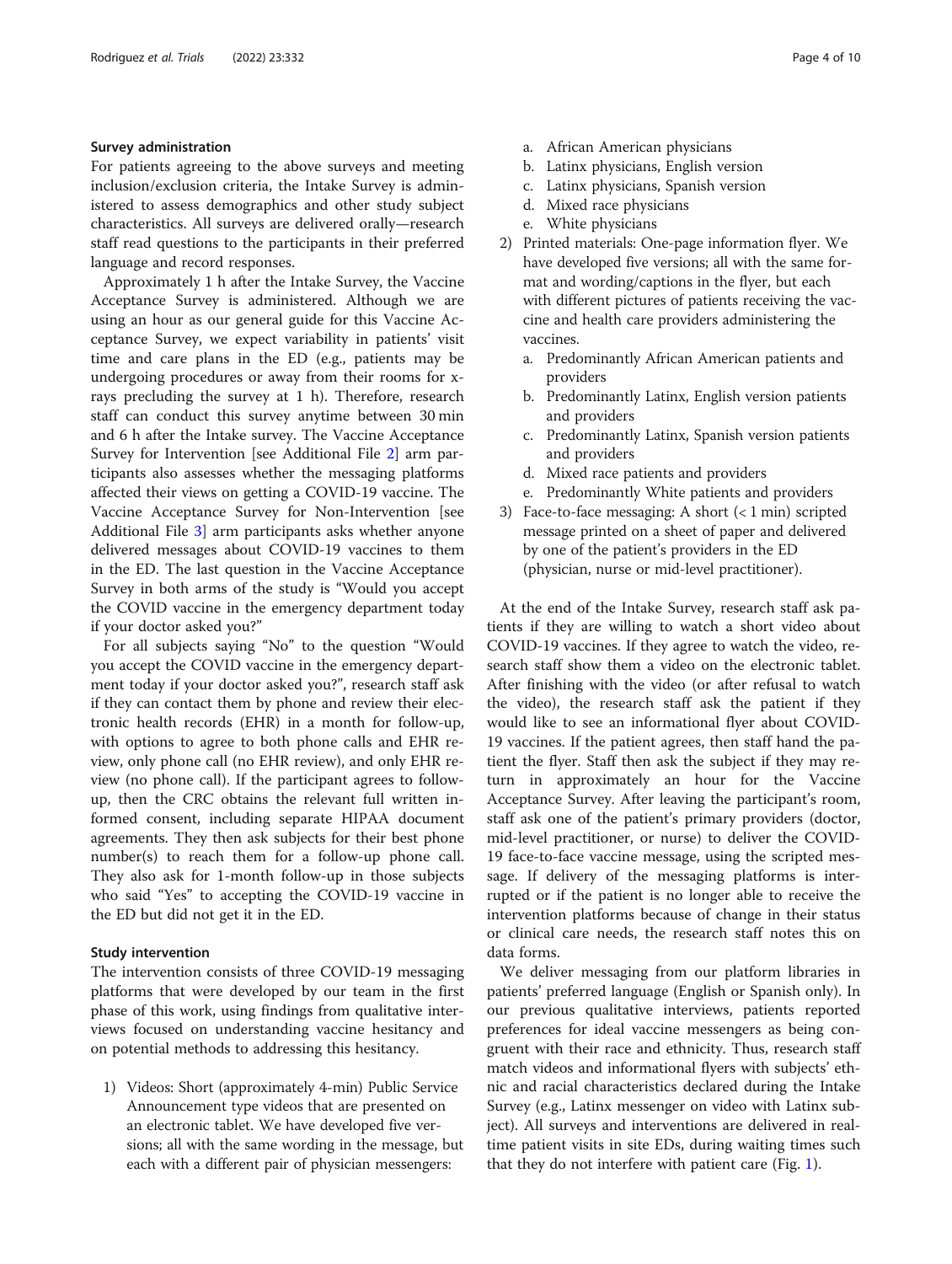<span id="page-6-0"></span>

# Description of usual care

Study procedures during control period (non-intervention) blocks are identical to procedures in intervention blocks with the exception that patients are not given the intervention (Fig. 2). Randomization to the control group does not in any way preclude delivery of vaccine messaging by ED providers, and research staff are not telling providers to avoid delivering vaccine messaging. During control group weeks, ED providers are free to practice their usual practice of delivering or not delivering vaccine messaging.

# Provider notification of COVID-19 vaccine acceptance

At this time, all of our EDs have the capability of administering COVID-19 vaccines, and we expect that this vaccine availability will continue for at least the first 6 months of the trial. The last question in the Vaccine Acceptance Survey in both arms of the study is "Would you accept the COVID vaccine in the emergency department today if your doctor asked you?" When a participant says they will accept the vaccine, research staff ask the patient if they can notify the patient's providers that they said they will accept the vaccine. They also ask the participant if research staff can check to see if they receive the vaccine in the ED. Other than this question and notification, research staff do not push that they get vaccinated. They do not provide any counseling and do not tell patients whether they qualify for a COVID-19 vaccine in the ED.

When patients agree to the vaccine and agree that research staff can notify the ED providers of vaccine acceptance, research staff notify the provider of vaccine acceptance. We are clarifying with providers that we have not reviewed their medical history, indications, and contraindications to COVID-19 vaccination. Research staff emphasize with both patient and provider that it is up to the provider to determine whether the patient can receive the vaccine in the ED (research staff are merely informing providers that the patient would accept it if offered). Staff later check with the provider and patient to see if the patient received the COVID-19 vaccine in the ED.

# Data entry and management

We manage data using REDCap, hosted by the core site (UCSF), for secure data entry and management. Research staff have the option of inputting survey responses to the REDCap database on iPads in real time or using paper surveys (and later inputting into RED-Cap). For study subjects who have consented to phone and EHR follow-up, separate files linking patient identifiers (medical record numbers and phone numbers) to unique study ID numbers are housed at individual study sites in files, separate from other study data. We developed a detailed data dictionary to ensure consistent standards across sites and to reduce missing or erroneous data using the REDCap data quality tool.

### Primary outcomes and ascertainment

Our primary outcome of acceptance of a COVID-19 vaccine in the ED is ascertained in both arms of the study by the question in the Vaccine Acceptance Survey, "Would you accept the COVID vaccine in the emergency department today if your doctor asked you?": "Yes" to this question = acceptance; "No" or "Unsure" = non-acceptance.

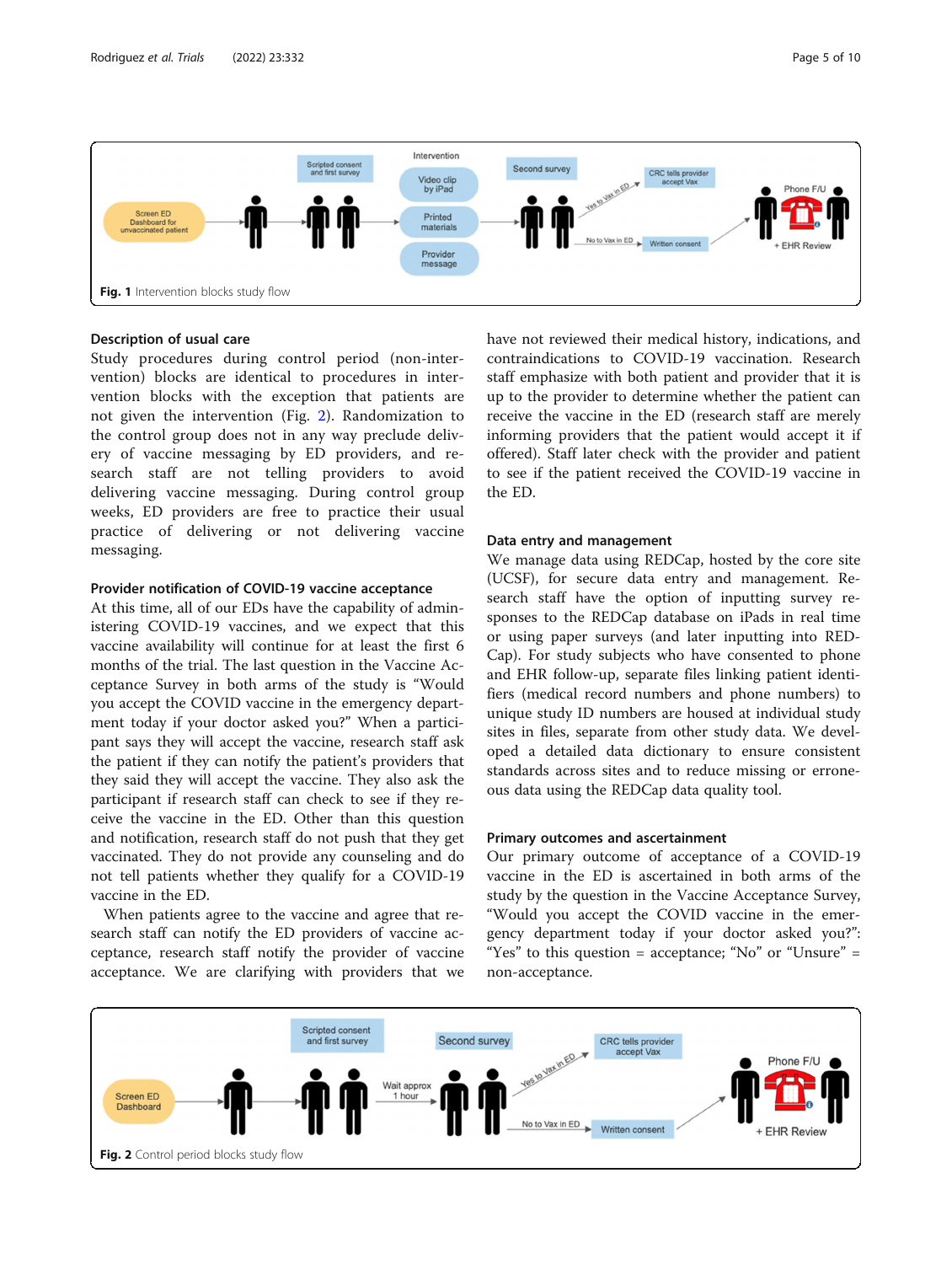Our primary outcome of COVID-19 vaccine uptake 32 days after their index ED visit is ascertained via (1) confirmation of receipt of a COVID-19 vaccine during their index ED visit, (2) review of EHR for receipt of a COVID-19 vaccine at 28 days, and (3) phone follow-up at 28 to 32 days—response to the question "Have you received a COVID-19 vaccine since you were in the Emergency Department?" Research staff conducting phone 30-day follow-up are blinded to the participants' study arm allocation. We conduct up to three attempts to reach participants by phone. If we are unable to reach the participant on the third call, we leave a voice message with our research study number for them to call us back.

### Statistical approach

This is a superiority trial in which we seek to verify our central study hypothesis that provision of PROCOV-AXED will result in greater acceptance and uptake of the COVID-19 vaccine. Following the recommendations of Hussey and Hughes [[22,](#page-11-0) [23\]](#page-11-0), our statistical analyses will focus on comparing the vaccine uptake rates during intervention periods and control periods using mixed effects logistic models. The outcomes of interest are the binary indicators of whether a patient will accept the COVID-19 vaccine ("Will you accept the COVID-19 vaccine if it was offered to you"—yes/no) and whether they have received a COVID-19 vaccine (uptake—yes/ no) upon follow-up at 30 to 32 days. Models will include a random center effect to accommodate potential within-center characteristics (e.g., case mix, demographics), as well as terms for time and intervention. Hypothesis tests will focus on the statistical significance of the intervention indicator. We will fit the mixed effects models using maximum likelihood and routines in Stata.

We will test our primary hypothesis and analyze outcomes according to the study arm (index visit in intervention time period vs control time period) to which patients were allocated, regardless of whether they received PRO-COVAXED messaging platforms or not—an intention to treat analysis. We will also conduct a per-protocol analysis, in which we assess results that would occur if they actually did or did not receive PROCOVAXED messaging (e.g., viewed the video clip given to them) during their index visit (ascertained by direct questioning in the Vaccine Acceptance Survey). When compared to the primary analysis, the per-protocol analysis will allow us to dissect the reasons for success (or failure) in demonstrating improved vaccine acceptance and uptake with PROCOVAXED. For example, if we find better acceptance and uptake in the per protocol analysis and not in the intention to treat allocation analysis, we would subsequently seek ways to improve delivery of PROCOVAXED messaging. Conversely, if both analyses fail to improve acceptance, then the

PROCOVAXED intervention truly fails and other efforts to improve delivery would not be indicated.

In addition to the effects on total ED population vaccine acceptance, we will also examine the effect of PROCOV-AXED on acceptance in patient sub-groups, especially African Americans, Latinos and patients who lack primary care (as determined by direct questioning). We will additionally stratify outcomes by study site (representing different regions of the country and different communities), age, gender, race/ethnicity, as well as patient-level experience characteristics, such as having had COVID-19.

We will also analyze data from Intervention group Vaccine Acceptance Survey assessing participants' views on the vaccine messaging platforms. This data includes opinions on which platforms were helpful in promoting vaccine acceptance and feedback on improving the platforms.

# Sample size considerations

The sample size calculations for this research are governed by testing the hypothesis that implementation of a trusted messenger informational program will be associated with increased acceptance and uptake of COVID-19 vaccines in unvaccinated ED patients. Considering the commonality of hesitancy (non-acceptance), the high benefit of increasing acceptance, and the negligible risk of the intervention (a trusted messaging program), even a small effect size of increased acceptance would be a clinically important difference. By investigator consensus and in consultation with a panel of health policy experts, we have determined that vaccine messaging platforms would be clinically useful if they increased acceptance by 7%. Similarly, with the same considerations of negligible risk, we determined that these platforms would be useful with an effect size on vaccine uptake of 7%.

Our sample size calculations accommodate the randomization of clusters design consisting of 1-week periods (PROCOVAXED platform weeks versus nonintervention weeks) to the intervention at each of seven sites. To avoid period effects, we will assign sites using a Latin square design S2. We base the sample size calculation on the comparison of the proportion of patients who accept the vaccine between the PROCOVAXED and usual care time periods using standard formulae for individual randomization. We have verified that these sample sizes are conservative by simulation of data using a mixed random effects model.

When our protocol was originally written in February 2021, vaccines were not widely available and the degree of baseline vaccine acceptance was unknown. We therefore calculated sample sizes for a wide range of vaccine acceptance and uptake rates with a plan to measure these in the non-intervention (control) group during the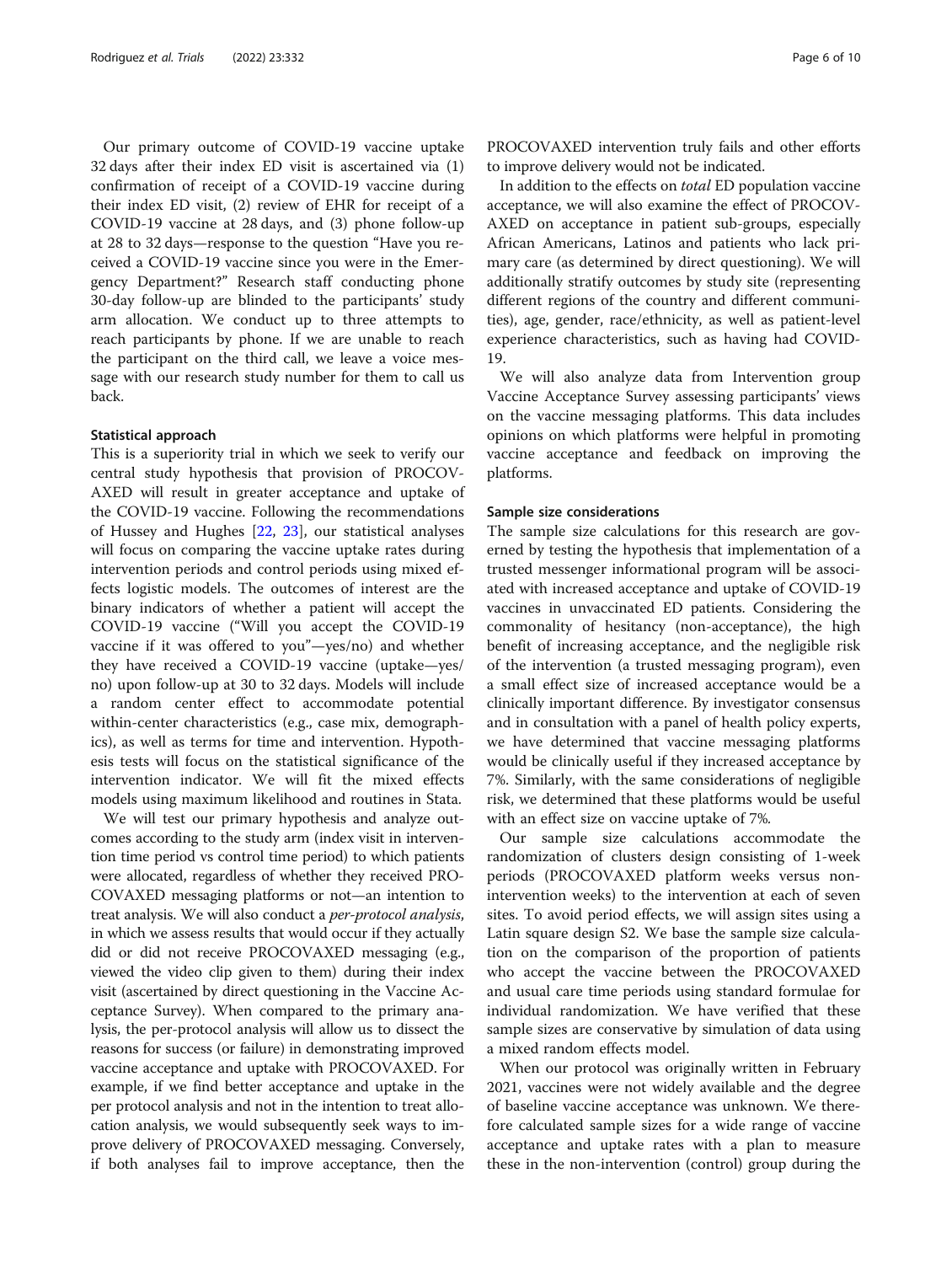first two weeks of the trial. After the first month of the study, we estimated that our baseline vaccine acceptance and uptake rates (without intervention) will be approximately 15%. With this baseline uptake rate of 15%, we find that at an alpha = 0.05 level and a power of at least 0.9, we will need to enroll 1290 patients (645 in each arm) in the study to detect the difference of interest (a setting in which the vaccine acceptance rate will increase by 7% in PROCOVAXED weeks). With this same baseline 15% rate of uptake and the same specifications for power, we will need to enroll 1290 patients (645 in each arm) to detect a vaccine uptake difference of 7%. Thus, our target enrollment for this implementation trial is 1290 subjects across all sites.

In terms of total projected time for enrollment, we expect enrollment of four subjects per site per week at the seven sites or 28 enrollees per week. We therefore expect to attain our target enrollment of 1290 subjects in approximately 46 weeks.

Early termination of study monitoring committee (ETSMC)

In our study, we seek to determine whether implementation of COVID-19 vaccine messaging platforms in the ED result in greater COVID-19 vaccine acceptance and uptake in unvaccinated ED patients. One of the primary goals of the data safety and monitoring boards for most studies is to prevent the ongoing use of unsafe treatments. We do not anticipate serious adverse events, and this safety goal does not apply to this study for the following reasons: (1) We are not delivering a drug or other physical intervention in this trial; the intervention is vaccine messaging. (2) We are not testing or measuring the safety of any drug or therapy—COVID-19 vaccines have undergone rigorous testing in multiple other studies; (3) The intervention (vaccine messaging) is an accepted and highly recommended public health intervention in all patient care settings; (4) Randomization to non-intervention week does not preclude delivery of vaccine messaging by providers. Providers are unaware of treatment arms during the study, and we are not telling providers to avoid delivering vaccine messaging. During non-intervention weeks, providers are free to practice their usual practice of delivering or not delivering vaccine messaging; (5) We are not telling patients that they qualify for the COVID-19 vaccine in the ED. We are only asking this question: "Would you accept the COVID vaccine in the emergency department today if your doctor asked you?"; and (6) We are not prescribing or ordering vaccines in study patients. We are merely informing ED providers that their patient would accept the vaccine if they were offered it in the ED. We are emphasizing with providers that we have not reviewed their medical history, indications and contraindications to COVID vaccination. The decision as to whether they

would offer or give the vaccine is entirely left up to the ED provider.

Given the above-described rationale about safety, there remain two primary considerations with regard to stopping the trial before sample size enrollment in this study:

(1) Decreased vaccine acceptance or decreased vaccine uptake in the intervention arm—it is possible that the intervention may increase vaccine hesitancy (decrease vaccine acceptance and uptake) and that this ineffectiveness could be determined statistically before full patient enrollment. Under this circumstance, continuation of the trial would therefore be futile and not ethically justified.

(2) Superior efficacy of the intervention—conversely, it is also possible that the intervention may clearly improve vaccine acceptance and uptake before full sample size enrollment. In this case, continuation of the study in the non-intervention arm would no longer be justified.

To assess for either of the two early termination scenarios, we have established a three-person ETSMC to conduct a blinded interim analysis at the one-quarter, one half, and three-quarter points of study enrollment (after enrollment of 323, 645, and 977 patients). We will provide the ETSMC a detailed algorithm with clearly identified criteria for this early termination assessment.

# Steering committee, operations, and manual of operating procedures

We assembled a Steering Committee consisting of the PI and Site PIs, who meet monthly to discuss implementation and the overall direction of the study. We developed orientation materials to familiarize the ED Sites with the study protocol. Each site employs one or more RCs, who report to the site principal investigator (PI) and are responsible for day-to-day study implementation. We developed and disseminated a manual of operating procedures (MOP) with standard personnel training methods, including education kits with scripts, summary cards, and PowerPoint presentations to assist coordinators in the orientation of site clinicians and other staff to our study protocol. We convened videoconference calls to review this summary and develop plans for optimization of study procedures to improve usability and workflow. We continue to update the MOP to reflect changes in study procedures.

We reviewed study implementation procedures with sites individually and at group conferences prior to study initiation. We conducted walk-through sessions of workflow on hypothetical study subjects in both intervention and non-intervention study arms. We continue to refine procedures with updates delivered to site PIs and research staff during weekly videoconferences. We maintain a study hotline during primary study hours and encourage study personnel to contact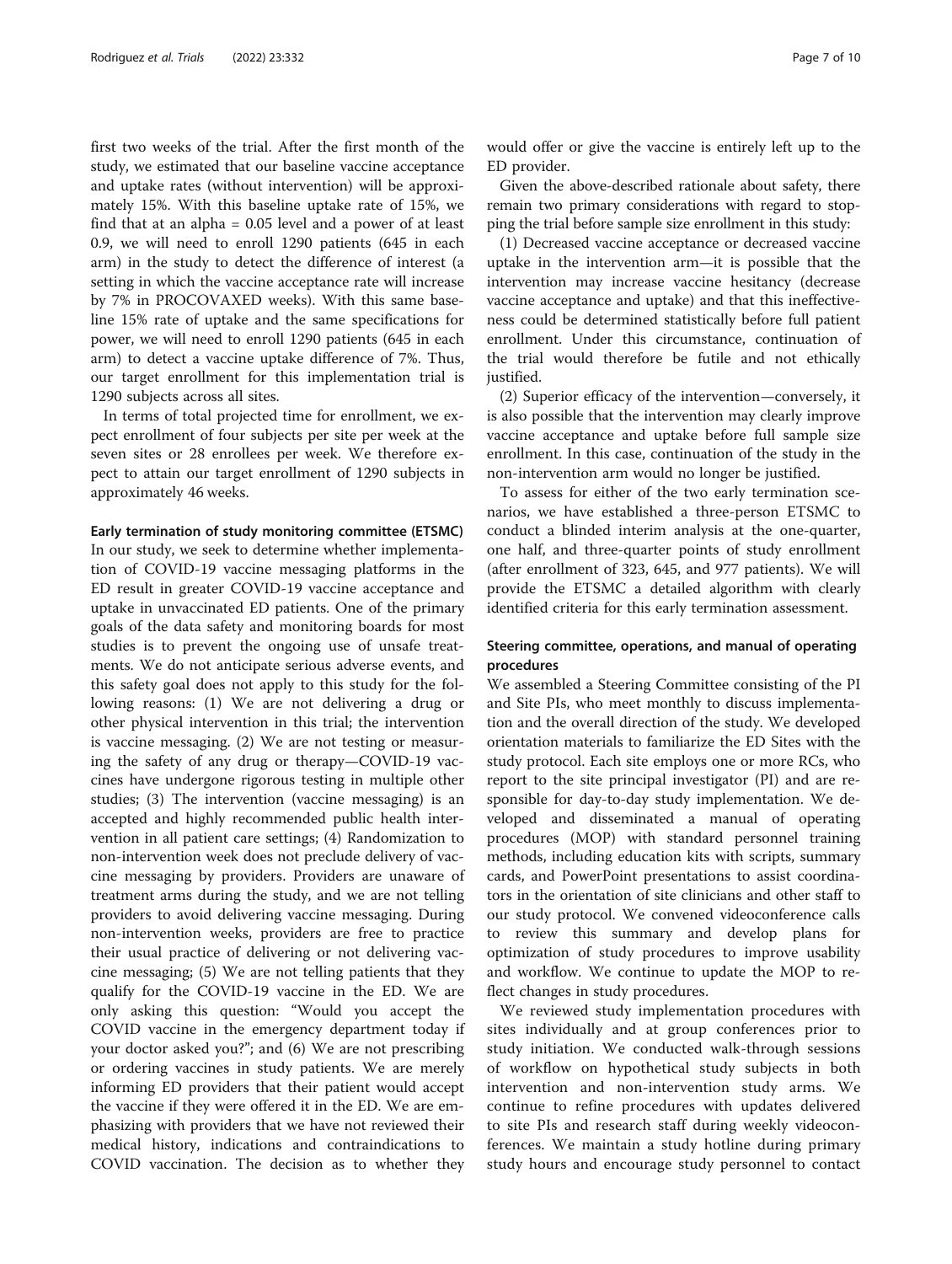the PI and Central Study Coordinator for all issues and queries.

We implement rigorous methods for clinical trial quality assurance and performance improvement, including (1) systematic review of enrollment logs, (2) quarterly audits of random samples of data for accuracy and missing elements, and (3) structured review of protocol deviations or violations. The Central Study Coordinator prepares monthly summary report cards, tabulating individual site quality assurance metrics for review during scheduled Steering Committee calls. The study PI discusses site-specific data with site PIs individually and summarizes these data collectively during Steering Committee calls, with prompt dissemination of plans for process improvement.

We submit protocol modifications to the central IRB for review. After approval, we notify all relying sites and discuss implementation of these changes at weekly meetings. We notify the study sponsor of modifications and revise our [Clinicaltrials.gov](http://clinicaltrials.gov) protocol accordingly.

### Dissemination

Beyond [Clinicaltrials.gov](http://clinicaltrials.gov), the investigators are committed to broad, open access dissemination of our findings. We plan to present abstracts at national symposia and submit manuscripts describing our findings to open access journals. We will deposit other relevant study tools in the PhenXToolkit [\(https://tools.niehs.nih.gov/dr2/index.cfm/](https://tools.niehs.nih.gov/dr2/index.cfm/resource/24262) [resource/24262](https://tools.niehs.nih.gov/dr2/index.cfm/resource/24262)). We will also share data upon appropriate request through UCSF Datashare mechanisms.

# **Discussion**

Emergency departments provide both acute care and vital public health services to large swaths of the US population, especially disadvantaged populations who lack primary care. In our previous research, we identified a critical need to address COVID-19 vaccine hesitancy and uptake in vulnerable populations who primarily seek care in the ED. In this trial, we seek to address the critical need for COVID-19 vaccine messaging and access, testing the hypothesis that implementation of COVID-19 messaging platforms in EDs will improve vaccine acceptance and uptake in unvaccinated ED patients.

# Expected key results

In addition to determining whether implementation of COVID-19 messaging platforms in EDs improves vaccine acceptance and uptake in the general population of unvaccinated ED patients, we will assess the efficacy of messaging platforms in a number of other subpopulations. Given that PROCOVAXED messaging may work for some patient sub-groups and not others, these additional analyses will guide targeted messaging. Data on

participants' views regarding the three different messaging platforms will guide future modifications of vaccine messaging.

# Strengths and limitations

Our research is particularly innovative in a number of ways, and may set a new paradigm for public health interventions to vulnerable populations, including messaging for other vaccinations like influenza, through the ED. The sheer number of ED visits across the country affords our research very high impact. If our intervention increases vaccine acceptance and uptake in 7% of vaccine hesitant patients, this could potentially lead to the delivery of tens of thousands of COVID-19 vaccines to people who would not otherwise get vaccinated.

Perhaps our greatest limitation in this research is the limited pool of unvaccinated patients over time in our EDs. When we began this work in December 2020 to March 2021, vaccine hesitancy was expressed by over 40% of the populations in our EDs. As of January 2022, national and local efforts have led to very high rates of vaccine uptake in our cities, ranging from 85 to 94%. While emphasizing that high vaccination rate is a great thing, we now have a limited pool of unvaccinated patients in our EDs, who may be particularly steadfast in their views and resistance to COVID-19 vaccine messaging.

Our work highlights the difficulties of performing an RTC during a pandemic in the acute care setting where most acutely ill COVID-19 patients receive care—the ED. Surges in the pandemic, particularly with the Omicron variant, may make enrollment difficult. At our study sites, as many as a third of all patients in the ED during January 2022 were either under suspicion for COVID-19 or tested positive for COVID-19 in the absence of symptoms; these patients therefore were excluded from consideration for the study. Additionally, the surge has led to substantial ED boarding of admitted patients, in turn leading to major decreases in patient turnover in the ED. These factors may lead to much slower enrollment and longer time to reach our sample size than originally anticipated.

Research staffing to conduct the in-person study procedures in the ED also presents significant challenges. While all research staff have received COVID-19 vaccines and boosters, research team safety and avoiding undue exposure are top priorities. With high levels of acute COVID-19 infections and need for quarantine protocols among clinical and research staff at our institutions during surges, we expect that there will be days in which we will not be able to conduct the study.

# Trial status

All study procedures were approved by the UCSF Committee on Human Research as a central institutional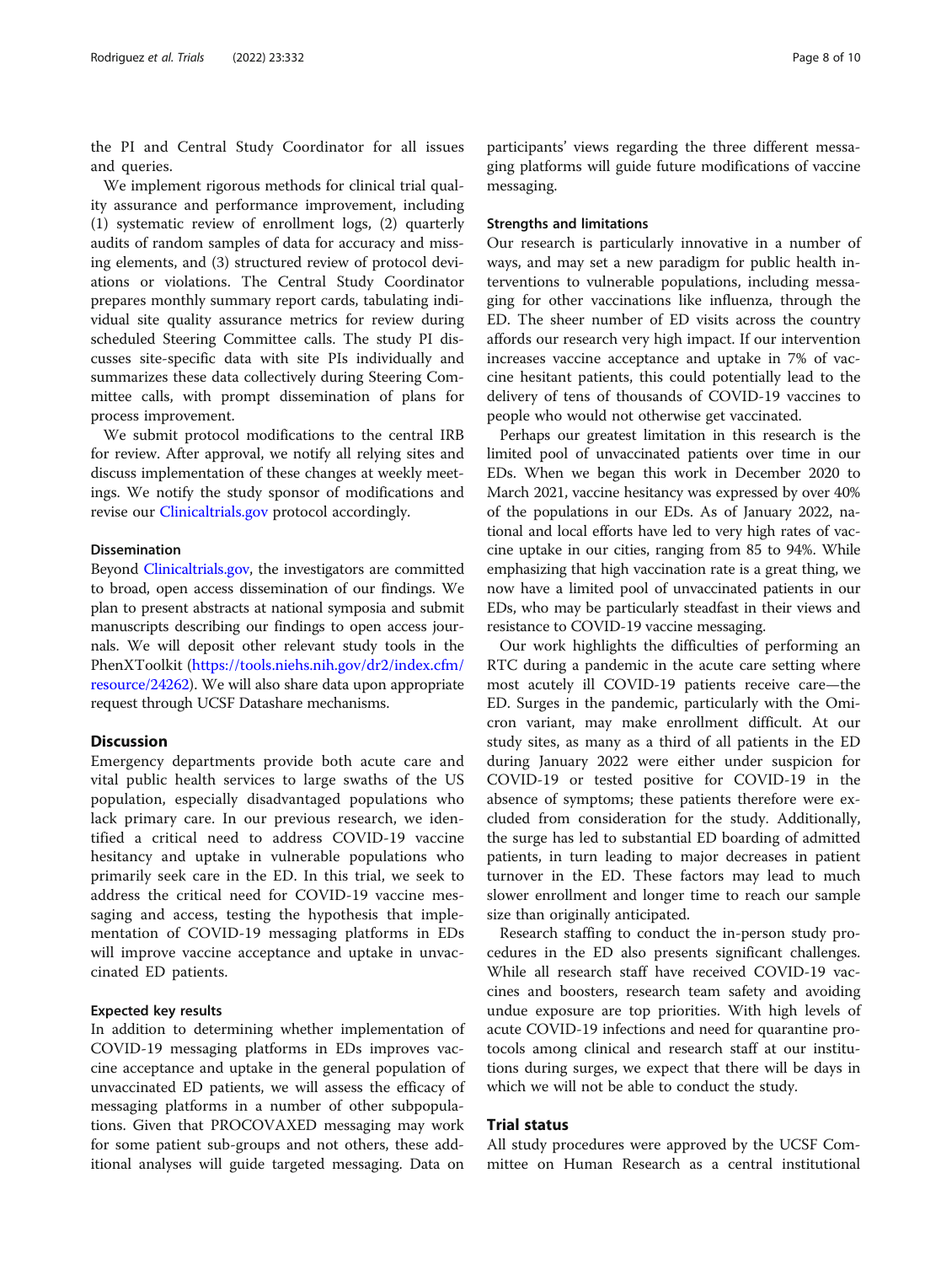<span id="page-10-0"></span>review board (protocol #21-34004; initial approval 4/27/ 21, final revision approved 12/2/21), with multi-site reliance mechanisms in place at the non-UCSF sites. We have registered our trial in the [Clinicaltrials.gov](http://clinicaltrials.gov) depository ([https://clinicaltrials.gov/ct2/show/](https://clinicaltrials.gov/ct2/show/NCT05142332) [NCT05142332\)](https://clinicaltrials.gov/ct2/show/NCT05142332). We began enrollment on December 6, 2021. Unless early termination criteria are met, we expect to continue enrollment through December 2022.

# Conclusions

We have identified a critical need for messaging to address COVID-19 vaccine hesitancy in ED patients. At seven safety net emergency departments, the PROCOV-AXED cluster-RCT will test the hypothesis that Implementation of PROCOVAXED messaging platforms in EDs will be associated with greater COVID-19 vaccine acceptance and uptake in unvaccinated ED patients.

#### Abbreviations

PROCOVAXED: PROmotion of COvid-19 VA(X)ccination in the Emergency Department; COVID-19: Coronavirus 2019; ED: Emergency department; RCT: Randomized controlled trial; US: United States; REVVED UP: Rapid Evaluation of COVID-19 Vaccination in Emergency Departments for Underserved Patients; ZSFGH: Zuckerberg San Francisco General Hospital; UCSF: University of California San Francisco; WA: Washington; EHR: Electronic health record; CRC: Clinical research coordinator; NC: North Carolina; HIPAA: Health Insurance Portability and Accountability Act; ETSMC: Early Termination of Study Monitoring Committee; PI: Principal investigator; MOP: Manual of procedures; IRB: Institutional review board; NIAID: National Institutes of Allergy and Infectious Diseases; RR: Robert Rodriguez; DG: David Glidden

#### Supplementary Information

The online version contains supplementary material available at [https://doi.](https://doi.org/10.1186/s13063-022-06285-x) [org/10.1186/s13063-022-06285-x](https://doi.org/10.1186/s13063-022-06285-x).

Additional file 1. PROCOVAXED First Survey.

Additional file 2. PROCOVAXED Second Survey - Intervention Group.

Additional file 3. PROCOVAXED Second Survey - Non-Intervention Group.

Additional file 4. UCSF Verbal consent - Non-Intervention Group.

Additional file 5. UCSF Verbal consent - Intervention Group.

Additional file 6. UCSF Follow-Up Phone Call.

Additional file 7. PROCOVAXED HIPAA Form.

#### Acknowledgements

PROCOVAXED Study Network

The PROCOVAXED Study Network includes the following: Cecilia Lara-Chavez, Mireya Arreguin BA, Dana Morse RN BSN, Robin Kemball MPH, Virginia Chan BS, Amanda Guth MPH, Iyaniwura Olarewaju BA, Sophie C. Morse, Lindsey Shughart BA, Ashini Patel BA, Kevin Schaeffer BA, Dylan Grau BA, Abir Arab BA, Anna Tupetz MSc, Erica Walker BA, and Tedra Porter.

#### Authors' contributions

Study concept and design: all authors. Acquisition, analysis, or interpretation of data: all authors Drafting of the manuscript: RR, DG. Critical revision of the manuscript for important intellectual content: all authors. Statistical analysis: DG, RR. All named authors adhere to the authorship guidelines of Trials. All authors have agreed to publication. The datasets analyzed during the current study and statistical code are available from the corresponding author on reasonable request, as is the full protocol.

#### Funding

This project was funded by NIAID RO1 AI166967-01. The sponsor played no part in study design; collection, management, analysis, and interpretation of data; writing of the report; and the decision to submit the report for publication. Contact person: Sonnie Kim, MS (Program Officer), [sonnie.kim@nih.gov](mailto:sonnie.kim@nih.gov)

#### Availability of data and materials

Available upon request

# **Declarations**

Ethics approval and consent to participate UCSF IRB Review Board # 21-34004

#### Consent for publication

Not applicable

#### Competing interests

The authors declare that they have no competing interests.

#### Author details

<sup>1</sup>Department of Emergency Medicine, University of California, San Francisco, 1001 Potrero Ave, Bldg 5 Rm 6A, San Francisco, CA 94110, USA. <sup>2</sup> Department of Emergency Medicine, University of Washington, 325 9th Ave, Seattle, WA 98104, USA. <sup>3</sup>Department of Emergency Medicine, Duke University, 2301 Erwin Rd, Durham, NC 27710, USA. <sup>4</sup>Department of Emergency Medicine Thomas Jefferson University, 1015 Walnut St, Suite 704, Philadelphia, PA 19107, USA. <sup>5</sup>Department of Family and Community Medicine, University of California, San Francisco, 500 Parnassus Ave, San Francisco, CA 94143, USA. <sup>6</sup>Department of Epidemiology & Biostatistics, University of California, San Francisco, 16th St, San Francisco, CA 94158, USA.

# Received: 7 March 2022 Accepted: 5 April 2022 Published online: 21 April 2022

#### References

- 1. Centers for Disease Control and Prevention. COVID Data Tracker. [https://](https://covid.cdc.gov/covid-data-tracker/#cases_casesper100klast7days) [covid.cdc.gov/covid-data-tracker/#cases\\_casesper100klast7days](https://covid.cdc.gov/covid-data-tracker/#cases_casesper100klast7days). Accessed 15 Feb 2022.
- Yadegari I, Omidi M, Smith SR. The herd-immunity threshold must be updated for multi-vaccine strategies and multiple variants. Sci Rep. 2021; 11(1):22970. <https://doi.org/10.1038/s41598-021-00083-2> PMID: 34836984; PMCID: PMC8626504.
- 3. Frederiksen LSF, Zhang Y, Foged C, Thakur A. The long road toward COVID-19 herd immunity: vaccine platform technologies and mass immunization strategies. Front Immunol. 2020;11:1817 Published 2020 Jul 21.10.3389/ fimmu.2020.01817.
- 4. Szilagyi PG, Thomas K, Shah MD, Vizueta N, Cui Y, Vangala S, et al. National trends in the US public's likelihood of getting a COVID-19 vaccine—April 1 to December 8, 2020. JAMA. 2021;325(4):396–8. [https://doi.org/10.1001/ja](https://doi.org/10.1001/jama.2020.26419) [ma.2020.26419.](https://doi.org/10.1001/jama.2020.26419)
- 5. Siegler AJ, Luisi N, Hall EW, et al. Trajectory of COVID-19 vaccine hesitancy over time and association of initial vaccine hesitancy with subsequent vaccination. JAMA Netw Open. 2021;4(9):e2126882. [https://doi.org/10.1001/](https://doi.org/10.1001/jamanetworkopen.2021.26882) [jamanetworkopen.2021.26882.](https://doi.org/10.1001/jamanetworkopen.2021.26882)
- 6. Reiter PL, Pennell ML, Katz ML. Acceptability of a COVID-19 vaccine among adults in the United States: how many people would get vaccinated? Vaccine. 2020;38(42):6500–7. <https://doi.org/10.1016/j.vaccine.2020.08.043>.
- 7. Gramlich J, Funk C. Black Americans face higher COVID-19 risks, are more hesitant to trust medical scientists, get vaccinated. [www.pewresearch.org/fact](http://www.pewresearch.org/fact-tank/2020/06/04/black-americans-face-higher-covid-19-risks-are-morehesitant-to-trust-medical-scientists-get-vaccinated/)[tank/2020/06/04/black-americans-face-higher-covid-19-risks-are-morehesitant](http://www.pewresearch.org/fact-tank/2020/06/04/black-americans-face-higher-covid-19-risks-are-morehesitant-to-trust-medical-scientists-get-vaccinated/)[to-trust-medical-scientists-get-vaccinated/.](http://www.pewresearch.org/fact-tank/2020/06/04/black-americans-face-higher-covid-19-risks-are-morehesitant-to-trust-medical-scientists-get-vaccinated/) Accessed 4 June 2020.
- 8. Fisher KA, Bloomstone SJ, Walder J, Crawford S, Fouayzi H, Mazor KM. Attitudes toward a potential SARS-CoV-2 vaccine: a survey of U.S. adults. Ann Intern Med. 2020;173(12):964–73. [https://doi.org/10.7326/M20-3569.](https://doi.org/10.7326/M20-3569)
- 9. Greiner Safi A, Reyes C, Jesch E, Steinhardt J, Niederdeppe J, Skurka C, et al. Comparing in person and internet methods to recruit low-SES populations for tobacco control policy research. Soc Sci Med. 2019;242:112597. [https://](https://doi.org/10.1016/j.socscimed.2019.112597) [doi.org/10.1016/j.socscimed.2019.112597](https://doi.org/10.1016/j.socscimed.2019.112597) Epub 2019 Oct 11. PMID: 31670216; PMCID: PMC7047999.